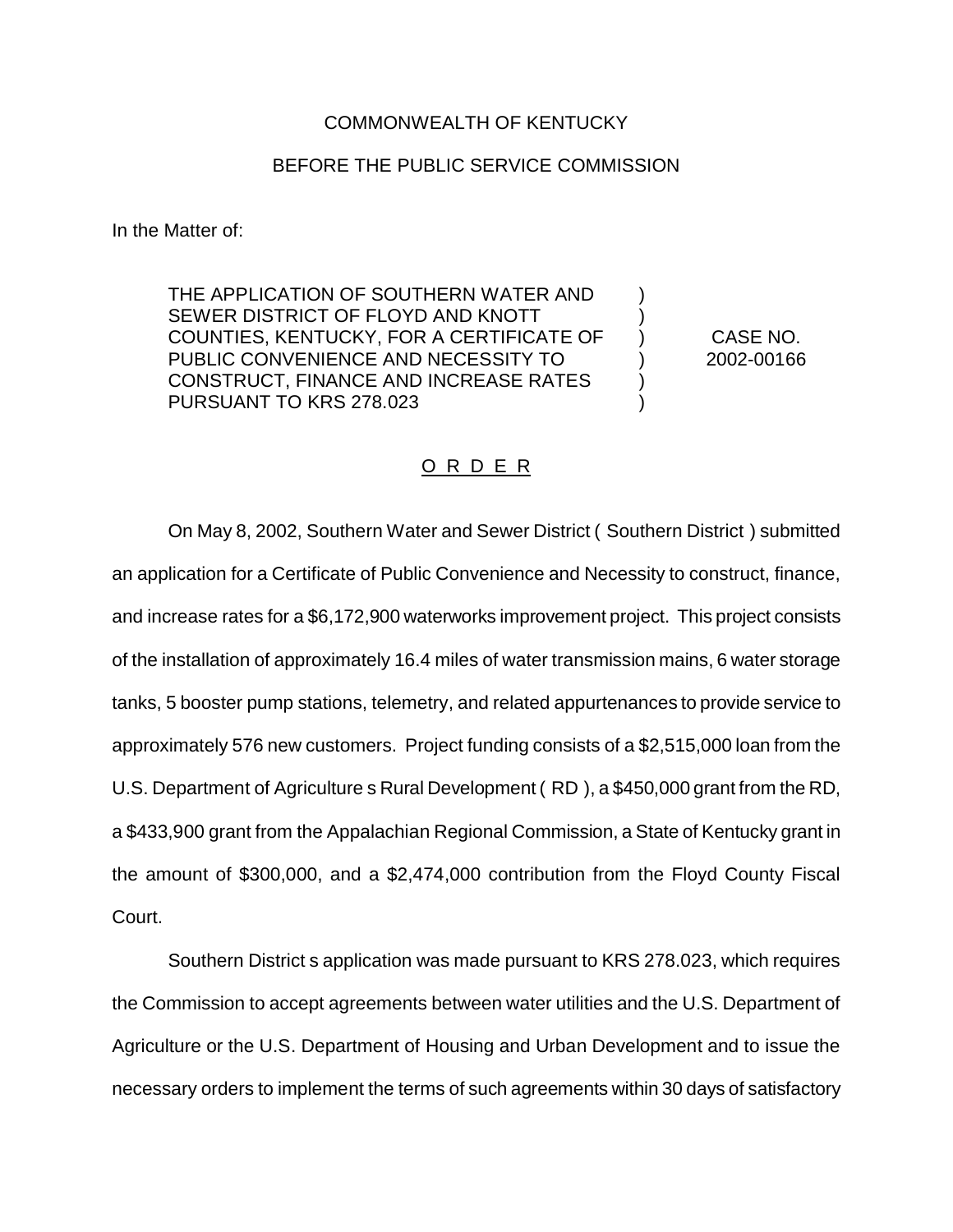completion of the minimum filing requirements. Given that minimum filing requirements were met in the case on May 8, 2002, KRS 278.023 does not grant the Commission any discretionary authority to modify or reject any portion of this agreement.

IT IS THEREFORE ORDERED that:

1. Southern District is granted a Certificate of Public Convenience and Necessity for the proposed construction project.

2. Southern District s proposed plan of financing with RD is accepted.

3. Southern District is authorized to issue bonds not to exceed \$2,515,000.

4. Southern District shall file a copy of the as-built drawings and a certified statement that the construction has been satisfactorily completed in accordance with the contract plans and specifications within 60 days of the substantial completion of the construction certificated herein.

5. The rates set out in Appendix A, which is attached hereto and incorporated herein, are the rates approved for service rendered on and after the date of this Order.

6. Southern District shall file its revised tariff setting out the rates in Appendix A within 30 days of the date of this Order.

7. Southern District shall obtain approval from the Commission prior to performing any additional construction not expressly authorized by this Order.

8. Southern District shall notify the Commission one week prior to the actual start of construction and at the 50 percent completion point.

9. Three years from the effective date of this Order, Southern District shall file an income statement, along with any pro forma adjustments, in sufficient detail to

-2-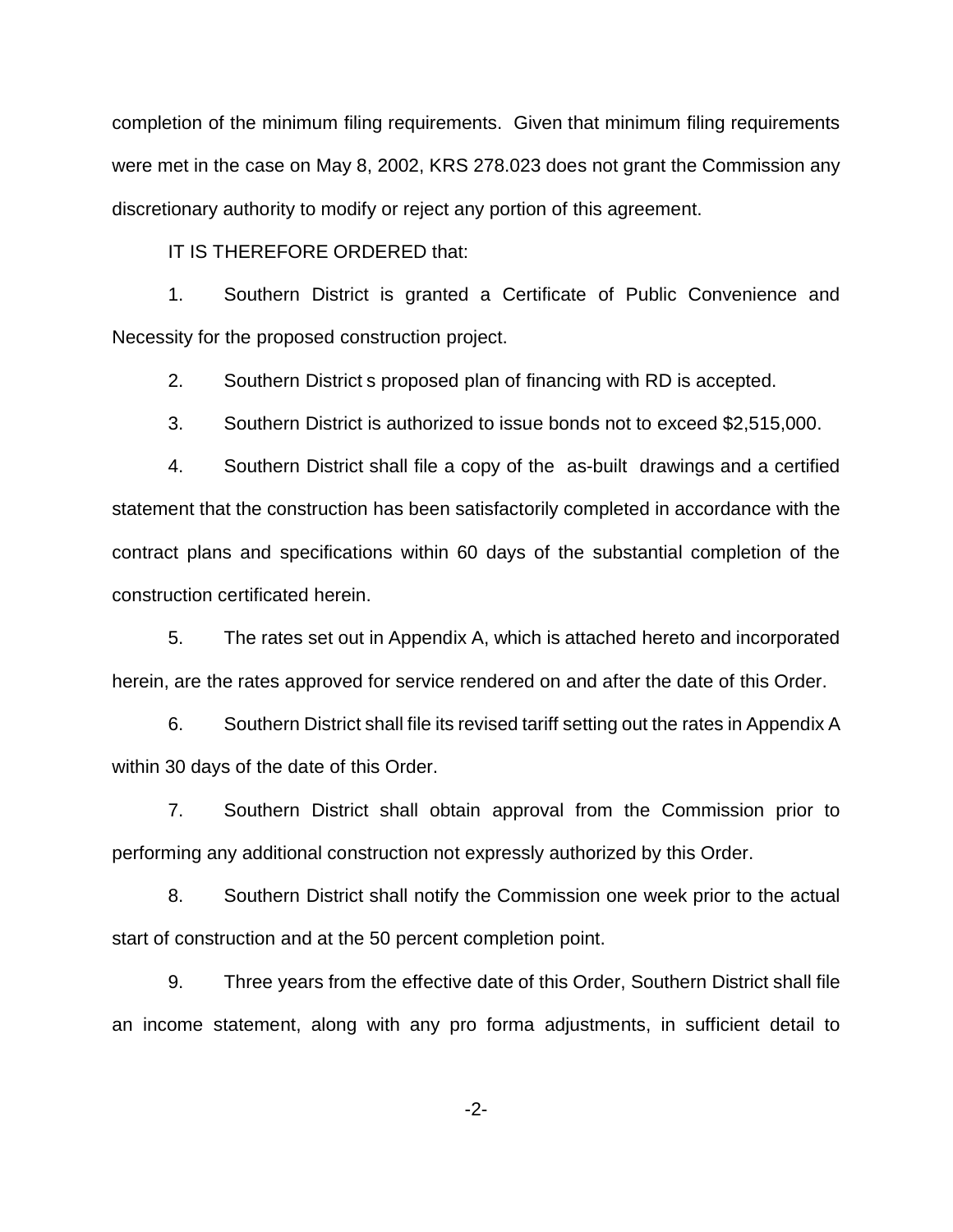demonstrate that the rates approved herein are sufficient to meet its operating expenses and annual debt service requirements.

Nothing contained herein shall be deemed a warranty of the Commonwealth of Kentucky, or any agency thereof, of the financing herein accepted.

Done at Frankfort, Kentucky, this 7<sup>th</sup> day of June, 2002.

By the Commission

ATTEST:

Deputy Executive Director